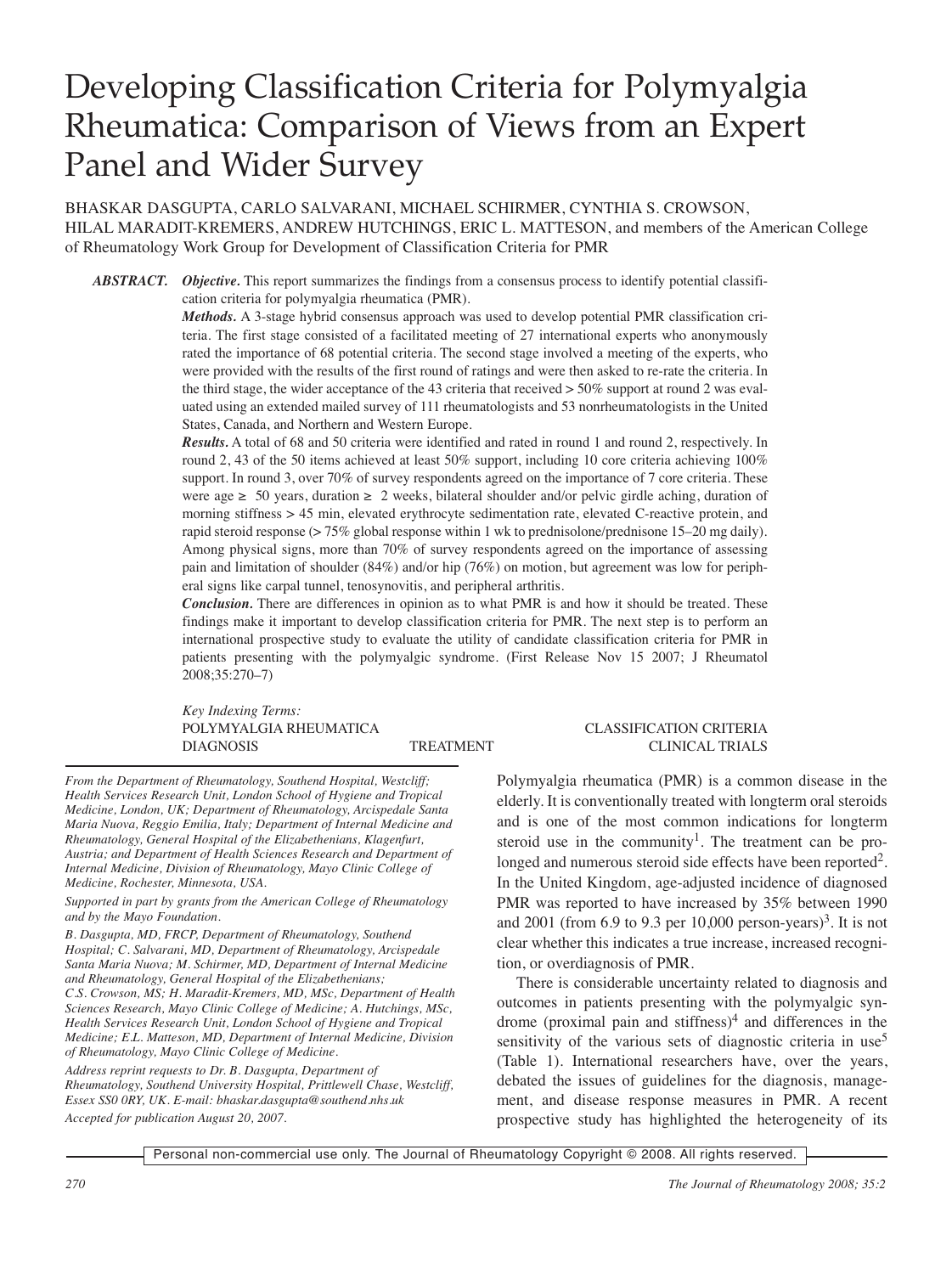|  |  |  |  |  |  | Table 1. Summary of current diagnostic criteria for polymyalgia rheumatica. |
|--|--|--|--|--|--|-----------------------------------------------------------------------------|
|--|--|--|--|--|--|-----------------------------------------------------------------------------|

|    | Criteria                                              | Hunder <sup>26</sup>                 | Healey <sup>27</sup>                 | Bird <sup>29</sup>                                                    | Jones <sup>28</sup>                                   |
|----|-------------------------------------------------------|--------------------------------------|--------------------------------------|-----------------------------------------------------------------------|-------------------------------------------------------|
|    | Age $\geq 50$ years                                   | $^{+}$                               | $^+$                                 | $\geq 65$ years                                                       | $^{+}$                                                |
| 2  | Bilateral aching of neck,<br>shoulders, pelvic girdle | $+$ Any 2                            | $+$ Any                              | + Shoulder pain and<br>stiffness                                      | + Shoulder and pelvic girdle<br>pain without weakness |
| 3  | Morning stiffness $> 1$ h                             |                                      | $^+$                                 | $\ddot{}$                                                             |                                                       |
| 4  | Duration of symptoms                                  | mo<br>$\geq$                         | mo<br>>1                             | $<$ 2 wks                                                             | $\geq$ 2 mo unless treated                            |
| 5. | $ESR > 40$ mm/h                                       | $^{+}$                               | $^+$                                 | $\ddot{}$                                                             | $ESR > 30$ ; $CRP > 6$ mg/l                           |
| 6  | Depression and/or loss of weight                      | $\overline{\phantom{a}}$             |                                      |                                                                       |                                                       |
|    | Exclusion of other diagnosis                          | $^{+}$                               |                                      |                                                                       |                                                       |
| 8  | Rapid response to prednisolone                        |                                      | $^+$                                 |                                                                       |                                                       |
|    | $(\leq 20 \text{ mg/day})$                            |                                      |                                      |                                                                       |                                                       |
| 9  | Others                                                |                                      |                                      | Bilateral upper arm tenderness; -<br>depression and/or loss of weight |                                                       |
|    | Diagnosis                                             | All criteria need to be<br>fulfilled | All criteria need to be<br>fulfilled | Any 3 or one plus positive<br>temporal artery biopsy                  | All criteria need to be fulfilled                     |

\* Onset of symptoms.

course, major influence on quality of life, uncertainty related to its diagnosis, and high incidence of adverse events<sup>6</sup>. These findings along with wide variations in practice in the management of this common disease suggest the need for guidelines for safe diagnosis, ongoing monitoring of disease, vigilance regarding an alternative diagnosis, and early referral of patients with atypical features and poor steroid response. This uncertainty and heterogeneity make it important to develop validated classification criteria for patients presenting with the polymyalgic syndrome. Classification criteria for PMR will facilitate differentiation of this clinical syndrome as a distinct disease entity (separate from conditions such as seronegative and seropositive inflammatory arthritis and manifold other conditions sharing similar clinical characteristics), and also, prediction of disease- and treatment-related outcomes.

Research evidence on the diagnosis and the effectiveness of different interventions for the treatment of PMR is limited. Studies conducted in primary care are rare. The few randomized controlled trials $7-12$  that have been conducted in secondary care settings have been based on small samples and have had little effect on the conventional treatment of PMR with oral steroids.

The diagnosis of PMR presents many difficulties and different criteria have been used in studies of PMR13. Studies have also demonstrated alterations of PMR diagnoses with longterm followup<sup>14,15</sup>. It was noted that many patients with an initial PMR diagnosis were subsequently found to have conditions such as rheumatoid arthritis (RA), systemic lupus erythematosus, and spondyloarthropathies.

Despite oral steroids remaining the standard treatment for PMR, there is no evidence from randomized trials for the effectiveness of alternative initial doses or dose tapers. Observational studies have shown differences in steroid requirements in individual patients<sup>16,17</sup>, that low maintenance doses were related to low initial doses<sup>18</sup>, and that higher initial doses and rapid steroid tapering were associated with a

higher frequency of relapses<sup>19</sup>. However, these observational studies may be confounded by more severely ill patients receiving higher initial doses.

Most observational studies recommend that steroid doses are reduced gradually to prevent relapse of symptoms, with studies reporting around half of patients having relapses and median duration of steroid treatment around  $2-3$  years<sup>20</sup>. Another study proposed 3 categories of disease course: a short duration of treatment following a rapid response to steroids and without significant relapse; a rapid response to steroids requiring extended treatment to control disease flares; and an incomplete resolution of symptoms requiring increased doses of steroids and extended treatment to control disease flares<sup>21</sup>. The benefits from treatment with steroids need to be balanced with the increased risk of adverse outcomes such as diabetes and fractures<sup>2</sup>.

These uncertainties in the diagnosis and management of PMR led to a recognition for the development of classification criteria. We present the findings from a 3-stage consensus process, involving experts and a wider community of rheumatologists and nonrheumatologists, to identify potential PMR classification criteria.

#### **MATERIALS AND METHODS**

The potential classification criteria were developed using a 3-stage hybrid consensus approach, drawing both on the benefits of convened meetings of experts and on a wider consultation using Delphi-type mailed surveys<sup>22,23</sup> (Figure 1).

The first stage consisted of a facilitated, convened meeting of an international panel of experts at The Third International Conference on PMR and Giant Cell Arteritis in July 2005. In the absence of any agreed definition for an "expert" $24$ , 2 authors (BD, ELM) and the conference organizing committee invited a purposive, nonexhaustive sample of individuals attending the conference to take part in the panel. The selection process aimed to create a panel comprising an international group of rheumatologists with an interest in PMR (as demonstrated by significant involvement in PMR research) as well as other rheumatologists, primary care physicians, methodologists, and statisticians. Invited panelists were also asked to suggest additional names for invi-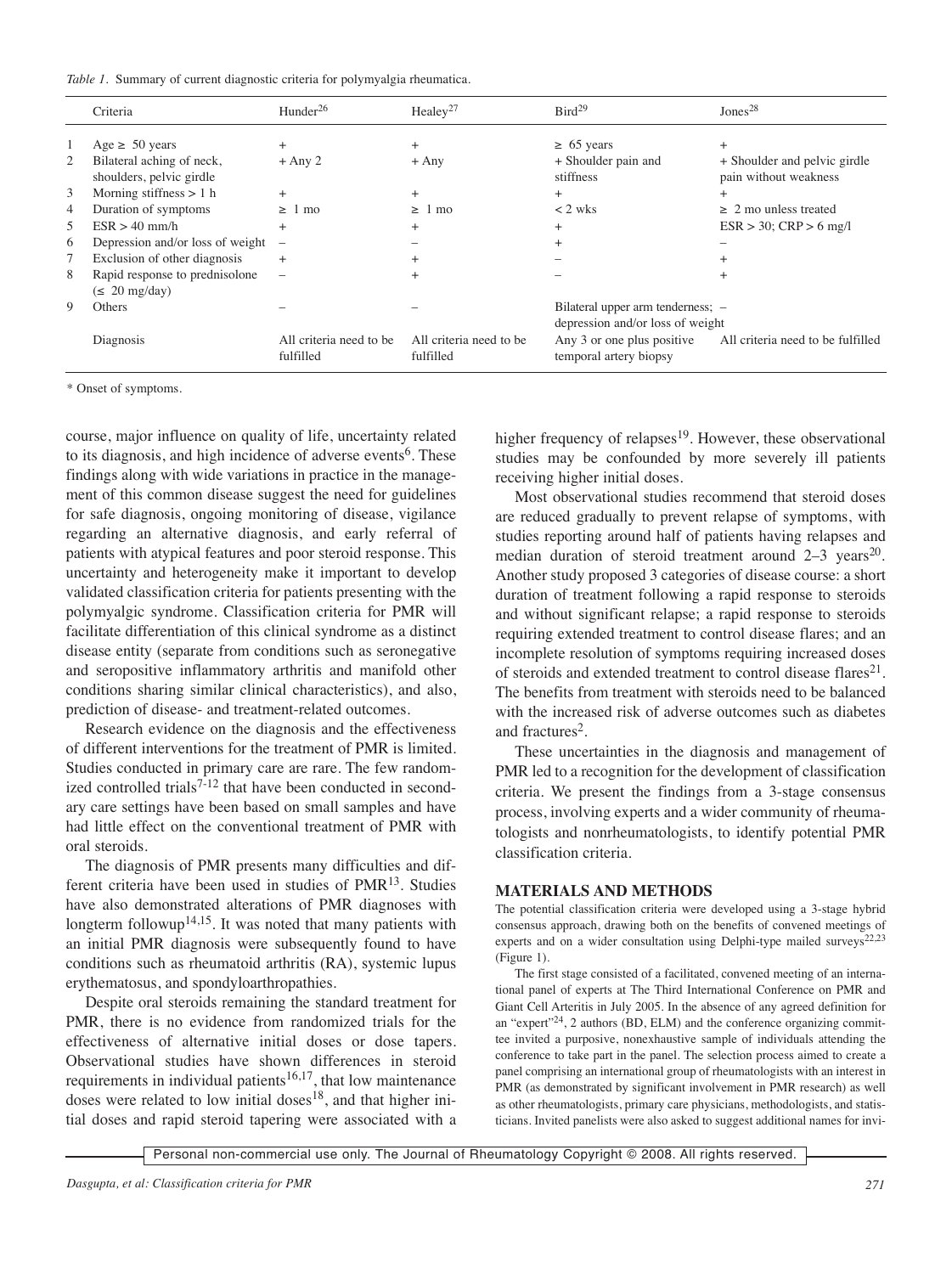

*Figure 1.* PMR classification criteria development project 24.

tation. All panelists were provided with a comprehensive literature review of studies of the diagnosis (including imaging methods such as ultrasonography) and treatment of PMR. The meeting was facilitated in order to identify a broad list of potential criteria that may be of use in the classification of PMR. Following the meeting, a questionnaire was developed and distributed so that panel members could anonymously rate the usefulness of the potential criteria. For example, panelists were asked to rate morning stiffness as a criterion for classification. For each item the degree of consensus was categorized as  $> 90\%$ ,  $> 80\%$ , or  $> 50\%$  support.

The second stage of the process involved another convened meeting of the panel of experts at the American College of Rheumatology (ACR) Annual Scientific Meeting in November 2005. At this meeting, panelists were provided with the results of the first round of ratings. All potential criteria and their ratings were evaluated during the facilitated meeting and panelists were then asked to re-rate items.

In the third stage, the wider acceptance of the items given > 50% support by the expert panel at round 2 was evaluated using a mailed survey of other rheumatologists and nonrheumatologists. Rheumatologists were randomly selected from membership lists of the ACR (including non-American members) and the British Society for Rheumatology. Nonrheumatologists were recruited by random selection from a list of primary care practitioners and ophthalmologists in Essex, England, and family practitioners and general internists in Minnesota, Wisconsin, and Iowa randomly selected from state physician directories. Items were regarded as achieving "perfect consensus" or "consensus" when 95% and 80%, respectively, of respondents supported the importance of a criterion.

In addition, a brief survey was conducted at the same time and this was the first expert panel on imaging techniques in the investigation of PMR. A questionnaire was sent to 25 rheumatologists from the PMR Work Group to assess their views on the importance (essential, less important, or not important) and availability (routinely available, not always available, or unavailable) of magnetic resonance imaging (MRI), skeletal ultrasound, and 18Ffluorodeoxyglucose positron emission tomography (FDGPET) for the evaluation of patients with PMR.

responses. For each item, the rate of agreement was estimated as the number of affirmative responses over the total number of responses. Missing values were treated as nonresponses and were excluded from calculations of agreement rates. Items that received > 95% agreement were considered as consensus items. Chi-square tests were used to compare the rate of agreement between work group members and rheumatologist and nonrheumatologist respondents.

# **RESULTS**

There were 27 participants in the expert panel for round 1, the majority being research-active rheumatologists and internists (Appendix). During the facilitated discussion, the expert panel agreed on 4 key features that should underpin the process for developing PMR classification criteria. First, the purpose of developing PMR classification criteria was to distinguish PMR from other conditions with a polymyalgic presentation (pain and stiffness). Second, there was agreement that PMR diagnosis is a stepped process, starting with the inclusion or exclusion of patients presenting with the polymyalgic syndrome based on clinical features, findings on examination, and laboratory investigations. Third, there was a recognition of the importance of the initial response to steroid therapy in establishing a PMR diagnosis. Finally, the panel agreed that any candidate criteria would need to be evaluated in a prospective study because of the lack of existing research evidence (Table 2). These principles and further discussion guided the development of the questionnaire to identify and assess the level of support for specific potential criteria for classifying PMR.

In round 1, a total of 68 potential criteria were identified and rated by members of the expert panel and 50 reached

*Statistical methods.* Descriptive statistics were used to summarize the survey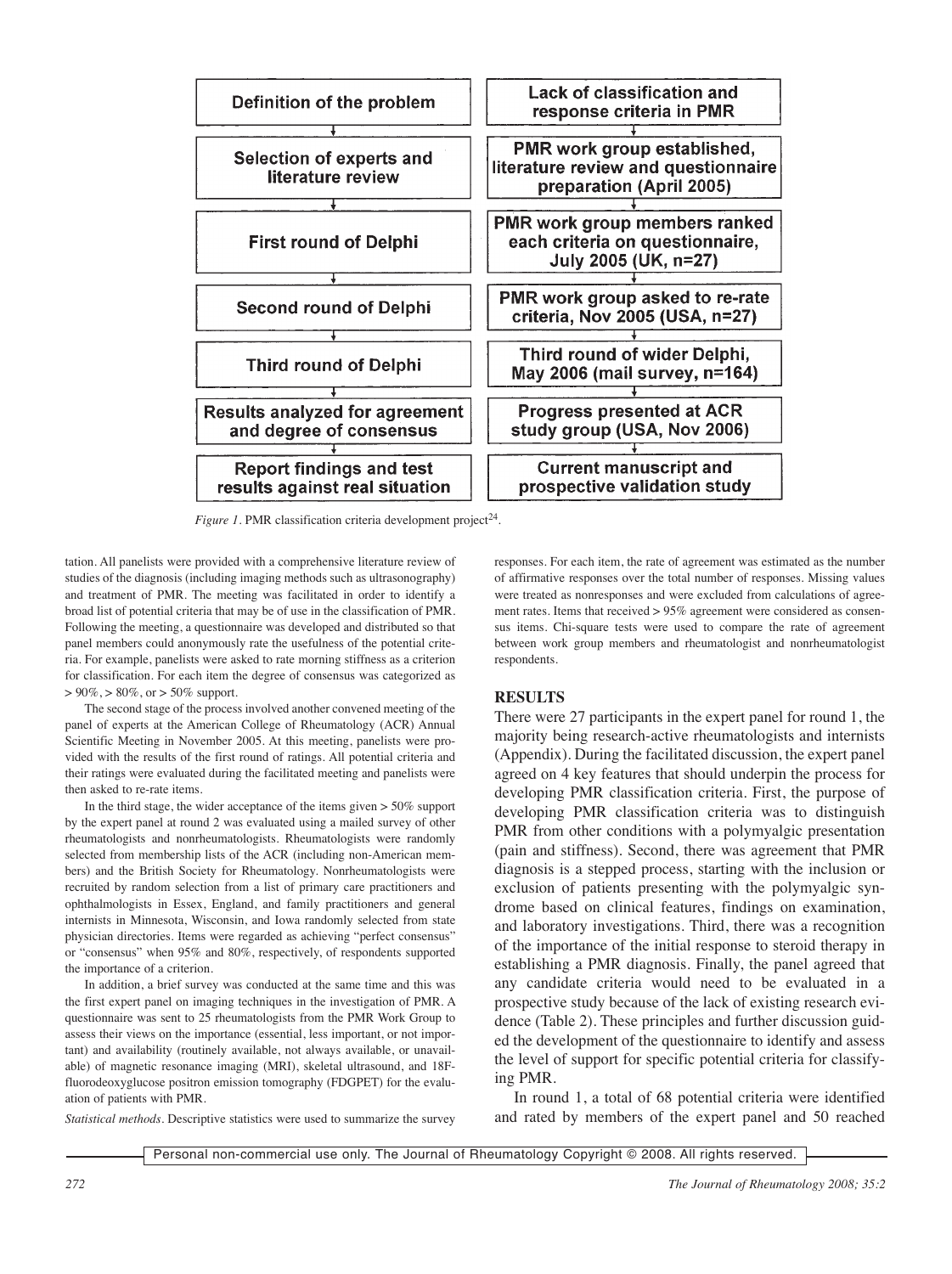- **1. The purpose of developing PMR classification criteria is to distinguish PMR from other conditions with a polymyalgic presentation**
- **2. The diagnosis in PMR is a stepped process**

Patients presenting with polymyalgic syndrome should be evaluated on the basis of inclusion and exclusion criteria. These criteria would be based on clinical features, findings on examination, and laboratory investigations

**3. The need to standardize initial response to steroid therapy in PMR**

Several existing diagnostic criteria incorporate the steroid response as a criterion and many clinicians attribute it a pivotal role for the diagnosis of PMR. Yet no valid scientific evidence is available as to what that might be. The work group agreed  $(> 75\%$  agreement) that this might be  $> 75\%$  global response (clinical and laboratory measures) within 7 days to steroid challenge with oral 15 mg prednisone or prednisolone and subsequent resolution of inflammatory indices

**4. The need for a prospective study to evaluate the disease course from presentation in patients included on the basis of the mandatory "core" criteria of proximal pain and stiffness**

The group agreed that the candidate criteria need to be validated in a prospective study and endorsed a detailed process of evaluation based on symptoms, examination findings, and investigations. A prospective study will also have the additional strength of a standardized steroid treatment and standardized evaluation at prespecified intervals over a 12-month period

PMR: polymyalgia rheumatica.

> 50% consensus. Criteria that received little consensus because of limited availability were cytokine measurements (i.e., interleukin 1, IL-2, IL-6) and PET scanning.

In round 2, the 27 participants in the expert panel met again for a facilitated discussion of the 50 criteria items from round 1 with > 50% support. After privately re-rating the items there were 43 items that achieved at least 50% support, including 10 achieving 100% support (Table 3).

In round 3, the extended survey, a questionnaire comprising these 43 potential classification criteria, was mailed to 190 rheumatologists and 85 nonrheumatologists. Responses were received from 111 (58.4%) rheumatologists, 49 from the United States and 62 from 15 European countries and Canada. Responses were received from 53 (62.4%) nonrheumatologists, 29 from the US and 24 from the UK.

Seven of the 10 items that had 100% support from the expert panel received at least 70% support from survey respondents (Table 3). The 3 items with little support were abrupt onset in  $\lt 1$  week (25%), systemic signs/symptoms  $(38\%)$ , and neck aching  $(35\%)$ . Among physical signs,  $> 70\%$ of respondents agreed with the experts on the importance of assessing pain and limitation of shoulder (84%) and/or hip (76%) on motion, but agreement was low for peripheral signs like carpal tunnel syndrome, tenosynovitis, and peripheral arthritis. In both groups,  $\geq 75\%$  agreed that a diagnosis of RA, lupus, vasculitis, inflammatory myopathy, septic arthritis, active neoplasia (active infection and cancer were core exclusions), active thyroid disease, and drug-related myalgia would exclude the PMR diagnosis in a classification criteria study of the polymyalgic syndrome.

There were some notable differences in perception of PMR between rheumatologists and nonrheumatologists. Of the 10 core items, there was little difference between the responses of rheumatologists and nonrheumatologists (Table 4). However, agreement was low on the value of morning stiffness, where 77% of rheumatologists and only 57% of nonrheumatologists considered it as an important criterion ( $p = 0.016$ ). Nearly 100% of both groups agreed on the importance of rapid and complete response to low-dose steroids. Nonrheumatologists placed less importance on the value of anti-cyclic citrullinated peptide antibodies (40% vs  $24\%$ ; p = 0.09). Among examination characteristics, nonrheumatologists placed less importance on distal extremity swelling  $(33\% \text{ vs } 17\%; \text{ p} = 0.04)$ , tenosynovitis (36% vs 7%;  $p < 0.001$ ), and peripheral arthritis (45% vs  $17\%$ ; p = 0.001), and more importance on shoulder tenderness (58% vs 90%;  $p < 0.001$ ) and hip tenderness (50%) vs  $82\%$ ;  $p < 0.001$ ). Among exclusion diagnoses, rheumatologists and nonrheumatologists disagreed to some extent on the importance of excluding active thyroid diseases (80% vs 61%;  $p = 0.015$ ) and Parkinson's disease (52% vs 36%;  $p = 0.08$ ). Eighty percent or more of both groups agreed on the importance of excluding diagnoses of RA, lupus, vasculitis, inflammatory myopathy, septic arthritis, active neoplasia, and drugrelated myalgia.

Results from the survey of imaging indicated that there was limited availability of MRI or FDGPET scans for the routine investigation of PMR, as reported by 86% and 70% of rheumatologists, respectively, and only 14% felt shoulder MRI was essential in evaluating PMR. In contrast, 65% of rheumatologists reported that musculoskeletal ultrasonography was routinely available.

### **DISCUSSION**

Our study has identified widespread support for some proposed classification criteria whereas others were considered to have little potential. Differences in the views of the expert panel and participants in the wider survey, and also between rheumatologists and nonrheumatologists, provide some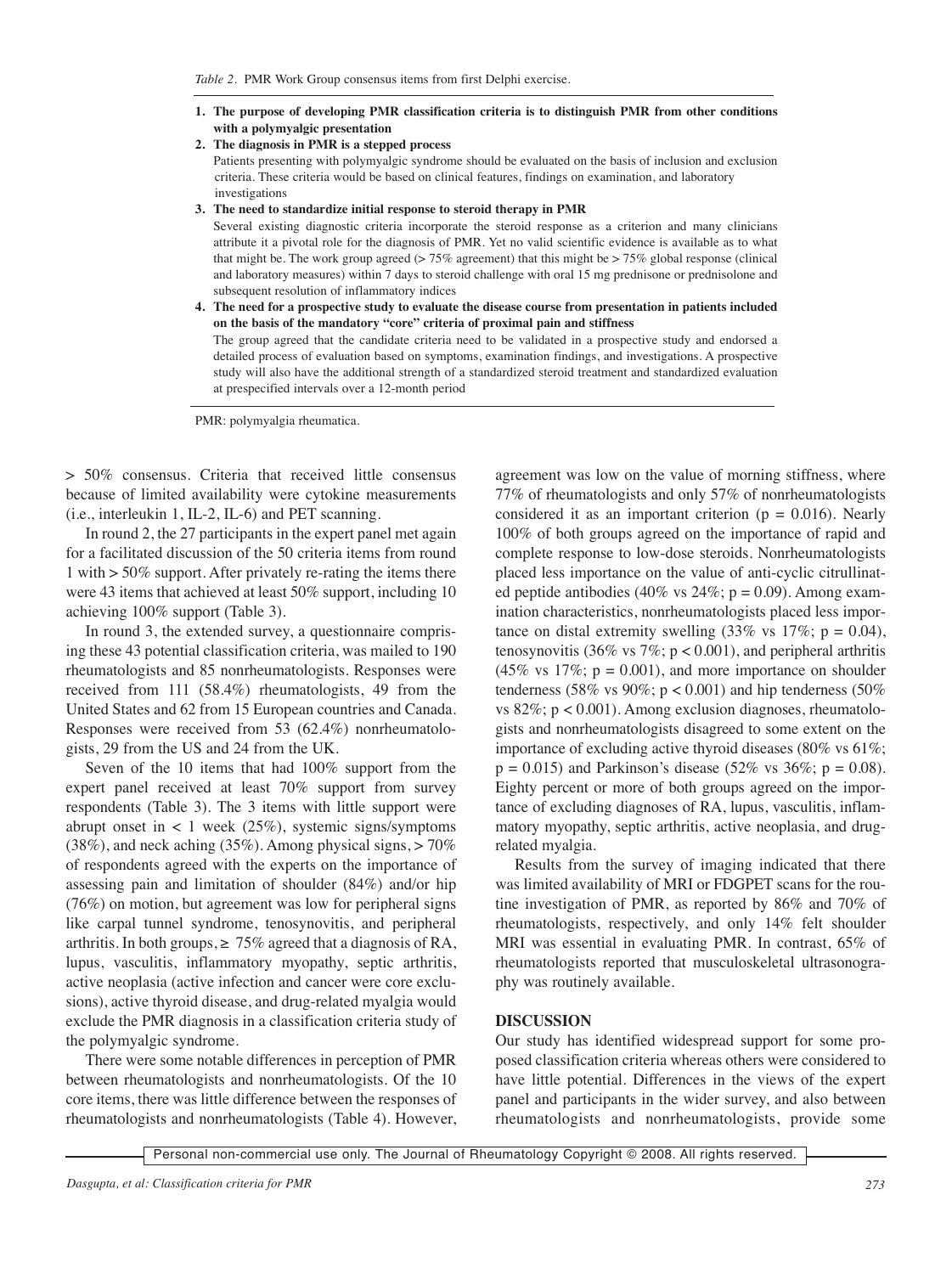|  |  |  |  |  |  | Table 3. Results of the work group experts and survey respondents (10 core items are shown in bold type). |  |  |  |  |  |
|--|--|--|--|--|--|-----------------------------------------------------------------------------------------------------------|--|--|--|--|--|
|--|--|--|--|--|--|-----------------------------------------------------------------------------------------------------------|--|--|--|--|--|

| Variable                                     | 2nd Consensus Ratings<br>by Experts ( $n = 27$ ), $n$ (%) | 3rd Survey Respondents<br>$(n = 164)$ , n $(\%)$ |
|----------------------------------------------|-----------------------------------------------------------|--------------------------------------------------|
| Core Criteria                                |                                                           |                                                  |
| Age $\geq 50$ yrs                            | Consensus                                                 | 139 (86)                                         |
| Onset abrupt $< 1$ wk                        | Consensus                                                 | 37(25)                                           |
| Duration $\geq 2$ wks                        | Consensus                                                 | 125(81)                                          |
| Systemic sign/symptoms                       | Consensus                                                 | 57 (38)                                          |
| Bilateral shoulder and/or pelvic girdle ache | Consensus                                                 | 157 (98)                                         |
| <b>Neck aching</b>                           | Consensus                                                 | 51 (35)                                          |
| Morning stiffness duration > 45 min          | Consensus                                                 | 109(71)                                          |
| Erythrocyte sedimentation rate               | Consensus                                                 | 141 (90)                                         |
| C-reactive protein                           | Consensus                                                 | 108(71)                                          |
| Laboratory tests                             |                                                           |                                                  |
| Thyroid-stimulating hormone                  | 21 (78)                                                   | 119 (77)                                         |
| Alkaline phosphatase                         | 16(59)                                                    | 81 (53)                                          |
| Creatinine kinase                            | 21 (78)                                                   | 122 (79)                                         |
| Complete blood count                         | 23 (85)                                                   | 150 (95)                                         |
| Serum protein electrophoresis                | 16(59)                                                    | 84 (56)                                          |
| Rheumatoid factor                            | 25(93)                                                    | 103(66)                                          |
| Anti-CCP antibody                            |                                                           |                                                  |
| Physical examination                         | 19(70)                                                    | 50 (36)                                          |
| Shoulder tenderness                          |                                                           |                                                  |
|                                              | 25 (93)                                                   | 106(68)                                          |
| Shoulder pain on motion                      | 27 (100)                                                  | 133 (84)                                         |
| Shoulder limitation                          | 23 (85)                                                   | 82 (53)                                          |
| Hip tenderness                               | 24 (89)                                                   | 91 (60)                                          |
| Hip pain on motion                           | 26 (96)                                                   | 120 (76)                                         |
| Hip limitation                               | 23(85)                                                    | 61 (43)                                          |
| Neck                                         | 26 (96)                                                   | 67 (45)                                          |
| Carpal tunnel                                | 19 (70)                                                   | 16(11)                                           |
| Distal extremity swelling                    | 21 (78)                                                   | 42 (28)                                          |
| Tenosynovitis                                | 22(81)                                                    | 40(27)                                           |
| Peripheral arthritis                         | 17(63)                                                    | 54 (36)                                          |
| Response to therapy                          |                                                           |                                                  |
| <b>Steroid response</b>                      | Consensus                                                 | 157 (99)                                         |
| Prednisone dose (mg/day)                     |                                                           |                                                  |
| 10                                           | 4(15)                                                     | 21 (13)                                          |
| 15                                           | 14 (52)                                                   | 59 (37)                                          |
| 20                                           | 6(22)                                                     | 65 (41)                                          |
| 25                                           | 3(11)                                                     | 5(3)                                             |
| > 25                                         |                                                           | 9(6)                                             |
| Rapid response                               |                                                           |                                                  |
| $1-3$ days                                   | 14 (52)                                                   | 91 (58)                                          |
| $4-7$ days                                   | 12 (44)                                                   | 67 (42)                                          |
| Improvement                                  |                                                           |                                                  |
| $> 50 - 74\%$                                | 6(22)                                                     | 39 (24)                                          |
| 75–90%                                       | 13 (48)                                                   | 90(56)                                           |
| $> 90\%$                                     | 7(26)                                                     | 31(19)                                           |
| <b>Exclusion</b> diagnoses                   |                                                           |                                                  |
| Rheumatoid arthritis/other inflammatory      | 27 (100)                                                  | 150 (95)                                         |
| Systemic lupus erythematosus                 | 27 (100)                                                  | 134 (86)                                         |
| Vasculitis                                   | 27 (100)                                                  | 124 (82)                                         |
| Inflammatory myopathy                        | 27 (100)                                                  | 146 (95)                                         |
| Osteoarthritis of hip                        | 3(11)                                                     | 47(31)                                           |
| Osteoarthritis of shoulder                   | 4(15)                                                     | 53 (34)                                          |
| Septic arthritis or other infectious disease | 27 (100)                                                  | 124(81)                                          |
| Adhesive capsulitis                          | 15(56)                                                    | 67(44)                                           |
| Active neoplasia                             | 26 (96)                                                   | 135 (86)                                         |
| Fibromyalgia or other chronic pain syndrome  | 18 (67)                                                   | 86 (57)                                          |
| Active thyroid disease                       | 19 (70)                                                   | 111 (74)                                         |
| Metabolic bone disesae                       | 16(59)                                                    | 84 (58)                                          |
| Parkinson's disesae                          | 18 (67)                                                   | 69 (47)                                          |
| Drug related myalgia/arthralgias             | 24 (89)                                                   | 130 (86)                                         |
|                                              |                                                           |                                                  |

CCP: cyclic citrullinated peptide.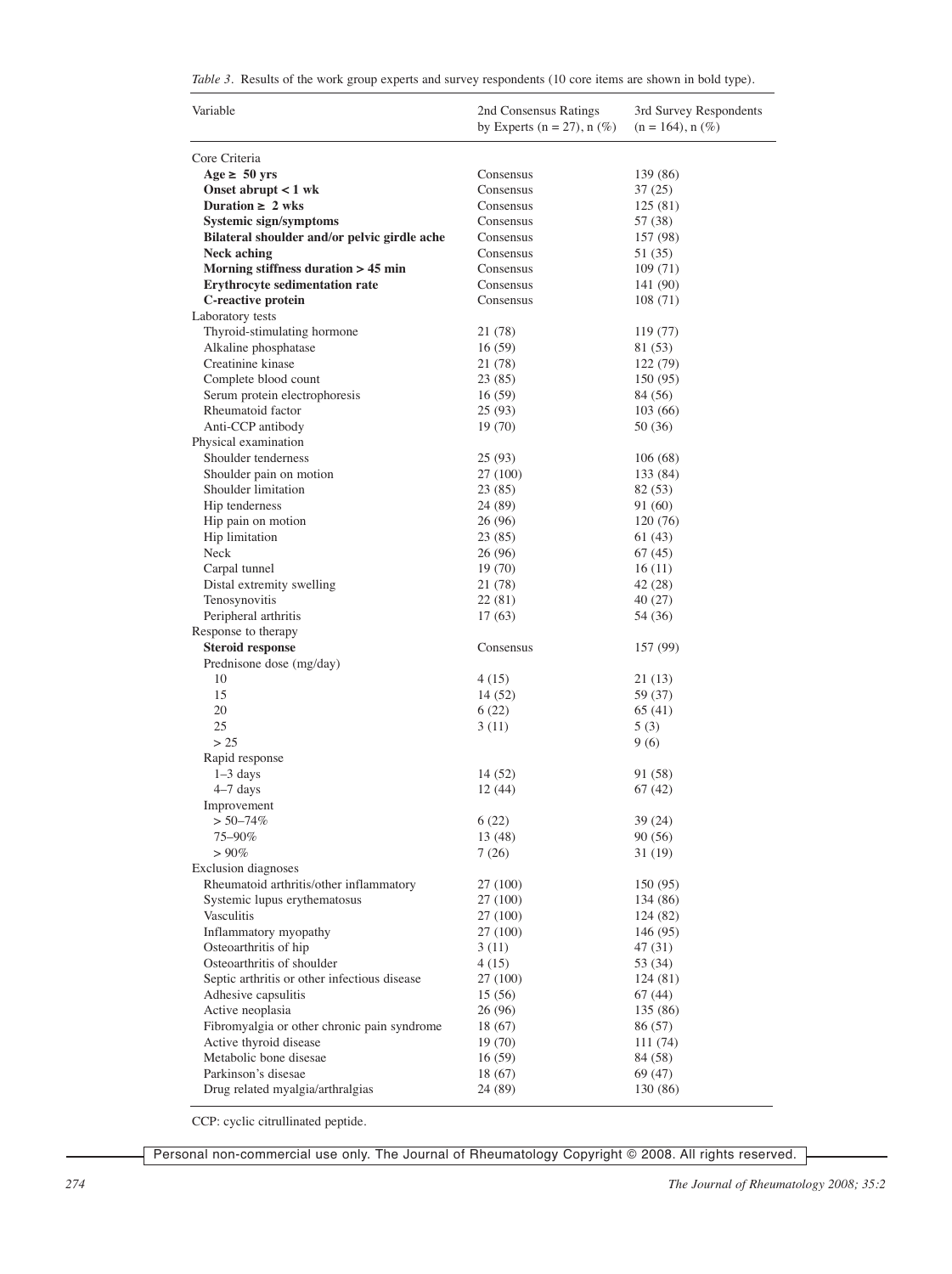|  |  |  | Table 4. Differences between rheumatologists and nonrheumatologists, third Delphi survey respondents. |  |  |  |  |  |
|--|--|--|-------------------------------------------------------------------------------------------------------|--|--|--|--|--|
|--|--|--|-------------------------------------------------------------------------------------------------------|--|--|--|--|--|

| Variable                                       | Rheumatologists<br>$(n = 111), n (\%)$ | Non-rheumatologists<br>$(n = 53)$ , n $(\%)$ | p               |
|------------------------------------------------|----------------------------------------|----------------------------------------------|-----------------|
| Core criteria                                  |                                        |                                              |                 |
| Age $\geq 50$                                  | 98 (89)                                | 41 (80)                                      | 0.13            |
| Onset abrupt $< 1$ wk                          | 25(24)                                 | 12(27)                                       | 0.76            |
| Duration $\geq 2$ wks                          | 83 (80)                                | 42 (84)                                      | 0.53            |
| Systemic sign/symptoms                         | 38 (37)                                | 19(40)                                       | 0.65            |
| Bilateral shoulder and/or pelvic girdle ache   | 108 (98)                               | 49 (96)                                      | 0.43            |
| Neck aching                                    | 36 (36)                                | 15(34)                                       | 0.86            |
| Morning stiffness duration $> 45$ min          | 82 (77)                                | 27(57)                                       | 0.016           |
| Erythrocyte sedimentation rate                 | 95 (89)                                | 46 (92)                                      | 0.54            |
| C-reactive protein                             | 73 (68)                                | 35 (76)                                      | 0.33            |
| Laboratory tests                               |                                        |                                              |                 |
| Thyroid-stimulating hormone                    | 78 (74)                                | 41 (82)                                      | 0.29            |
| Alkaline phosphatase                           | 54 (51)                                | 27(57)                                       | 0.49            |
| Creatinine kinase                              | 83 (78)                                | 39(83)                                       | 0.45            |
| Complete blood count                           | 100(93)                                | 50 (98)                                      | 0.22            |
| Serum protein electrophoresis                  | 64 (62)                                | 20(44)                                       | 0.05            |
| Rheumatoid factor                              | 68 (64)                                | 35(71)                                       | 0.37            |
| Anti-CCP antibody                              | 42 (40)                                | 8(24)                                        | 0.09            |
| Physical examination                           |                                        |                                              |                 |
| Shoulder tenderness                            | 61 (58)                                | 45 (90)                                      | < 0.001         |
| Shoulder pain on motion<br>Shoulder limitation | 93 (86)                                | 40(80)                                       | 0.33            |
| Hip tenderness                                 | 56 (53)                                | 26(51)                                       | 0.78            |
| Hip pain on motion                             | 51 (50)<br>85 (79)                     | 40 (82)<br>35(70)                            | < 0.001<br>0.19 |
| Hip limitation                                 | 41 (42)                                | 20(43)                                       | 0.89            |
| Neck                                           | 44 (43)                                | 23(50)                                       | 0.41            |
| Carpal tunnel                                  | 13(13)                                 | 3(7)                                         | 0.28            |
| Distal extremity swelling                      | 34 (33)                                | 8 (17)                                       | 0.040           |
| Tenosynovitis                                  | 37 (36)                                | 3(7)                                         | < 0.001         |
| Peripheral arthritis                           | 46 (45)                                | 8(17)                                        | 0.001           |
| Response to therapy                            |                                        |                                              |                 |
| Steroid response                               | 106 (98)                               | 51 (100)                                     | 0.33            |
| Prednisone dose (mg/day)                       |                                        |                                              | 0.13            |
| 10                                             | 16(15)                                 | 5(10)                                        |                 |
| 15                                             | 43 (40)                                | 16(31)                                       |                 |
| 20                                             | 41 (38)                                | 24 (46)                                      |                 |
| 25                                             | 4(4)                                   | 1(2)                                         |                 |
| > 25                                           | 3(3)                                   | 6(12)                                        |                 |
| Rapid response                                 |                                        |                                              | 0.045           |
| $1-3$ days                                     | 68 (63)                                | 23 (46)                                      |                 |
| $4-7$ days                                     | 40 (37)                                | 27(54)                                       |                 |
| Improvement                                    |                                        |                                              | 0.91            |
| $> 50 - 74\%$                                  | 27 (25)                                | 12(23)                                       |                 |
| 75-90%                                         | 61 (56)                                | 29 (56)                                      |                 |
| $> 90\%$                                       | 20(19)                                 | 11(21)                                       |                 |
| Exclusion diagnoses                            |                                        |                                              |                 |
| Rheumatoid arthritis/other inflammatory        | 101 (94)                               | 49 (98)                                      | 0.23            |
| Systemic lupus erythematosus                   | 90 (86)                                | 44 (88)                                      | 0.70            |
| Vasculitis                                     | 85 (82)                                | 39(83)                                       | 0.85            |
| Inflammatory myopathy                          | 102(95)                                | 44 (96)                                      | 0.93            |
| Osteoarthritis of hip                          | 31 (30)                                | 16(33)                                       | 0.64            |
| Osteoarthritis of shoulder                     | 34(32)                                 | 19(40)                                       | 0.36            |
| Septic arthritis or other infectious disease   | 85 (81)                                | 39 (80)                                      | 0.84            |
| Adhesive capsulitis                            | 48 (45)                                | 19(41)                                       | 0.65            |
| Active neoplasia                               | 92 (84)                                | 43 (90)                                      | 0.39            |
| Fibromyalgia or other chronic pain syndrome    | 57 (54)                                | 29(62)                                       | 0.39            |
| Active thyroid disease                         | 83 (80)                                | 28 (61)                                      | 0.015           |
| Metabolic bone disease                         | 53 (53)                                | 31 (69)                                      | 0.07            |
| Parkinson's disease                            | 53 (52)                                | 16(36)                                       | 0.08            |
| Drug related myalgia/arthralgias               | 92 (87)                                | 38 (84)                                      | 0.70            |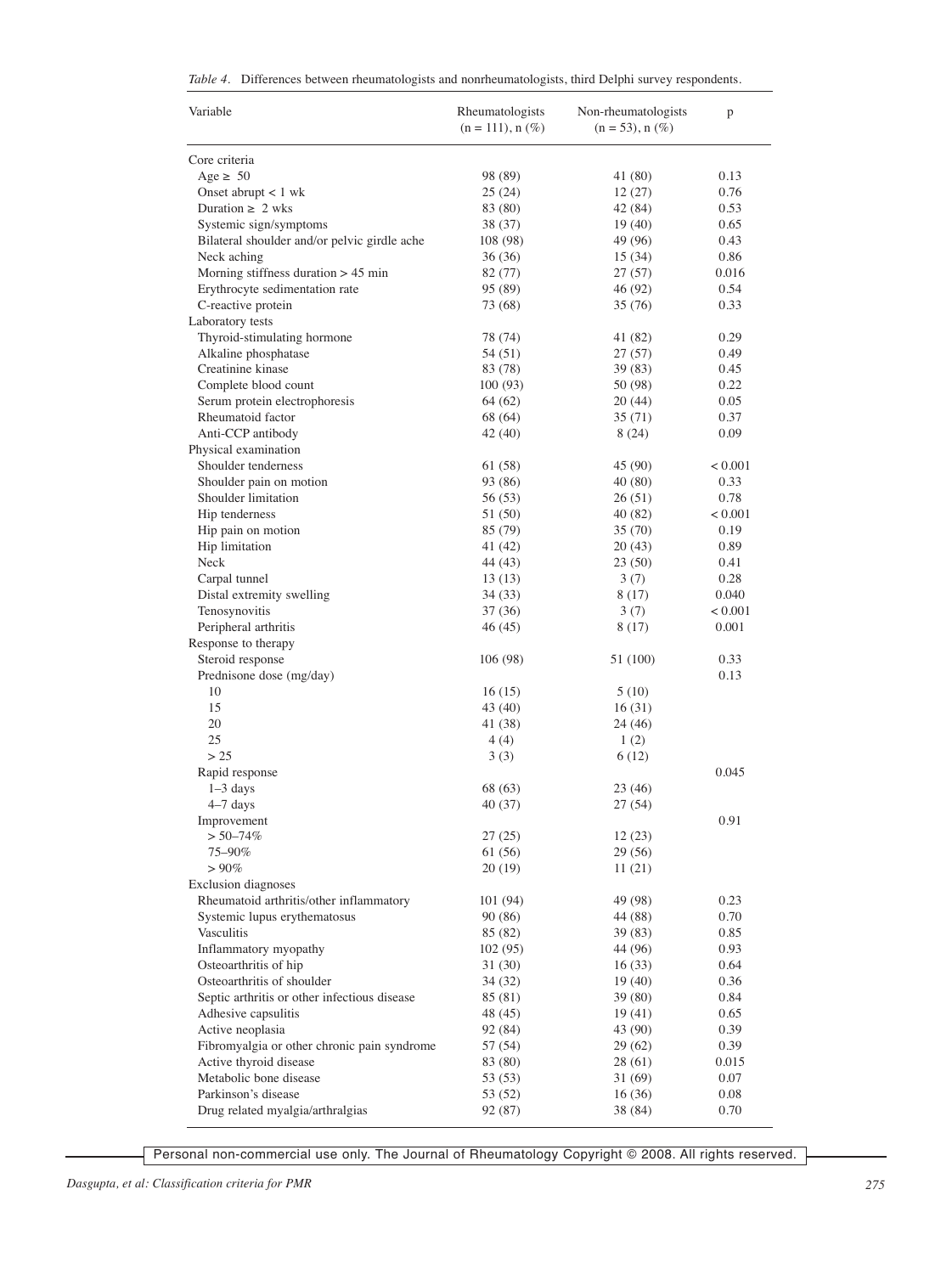insight into variation in the diagnosis and treatment of PMR in practice.

Classification criteria are not synonymous with diagnostic criteria25, although in practice classification criteria are sometimes used for diagnosis and several sets of PMR "diagnostic" criteria are based on study eligibility criteria<sup>26-28</sup>. Given this overlap it is still useful to compare the results from our study with the criteria in Table 1. The larger number of criteria from this study is expected, given that these are potential criteria that will be evaluated in a prospective study. Perhaps the most surprising difference is the diminishing support for morning stiffness as a criterion from rheumatologists and nonrheumatologists in the survey despite its inclusion in all existing diagnostic criteria. This raises a fundamental question as to what PMR is and whether it exists in the absence of stiffness, something that will hopefully be resolved with the development of classification criteria. It also raises the problem of whether it is possible for patients and clinicians to reliably distinguish pain and stiffness, and additional challenges of defining these concepts in studies with international recruitment. Our results may also indicate the possibility of overdiagnosis rather than underdiagnosis of PMR, particularly by nonrheumatologists.

The abrupt onset of symptoms, which received full support from the expert panel, is featured only in the Bird criteria29. The difference between the expert panel and survey results may be a semantic difference because rheumatologists and nonrheumatologists in the survey may prefer a less strict definition of abrupt (perhaps < 2 weeks). Allowing a chronic onset of PMR has the inherent danger of misclassifying chronic mimicking illnesses including local degenerative conditions as PMR.

The lack of wider recognition of peripheral involvement in PMR suggests that differences between several diagnoses related to arthritis in the elderly, i.e., PMR, seronegative RA, remitting seronegative symmetrical synovitis with pitting edema (RS3PE), etc., may only be differences of terminology and perception. Only a prospective study will demonstrate whether there are indeed true differences of outcome. Lack of agreement on neck involvement is intuitively easier to understand since neck pain on its own (without other PMR features) would suggest other diagnoses.

There was a trend towards nonrheumatologists using higher doses that favors a misinterpretation of the ubiquitous nonspecific response to steroids in any inflammatory illness. Other primary care studies also suggest that general practitioners tend to use higher doses for the treatment of PMR (K. Barraclough, personal communication).

The main strengths of our study are the use of a transparent process to elicit opinions, and the ability of the expert panel to revise those opinions following discussion. The relatively large size of the expert panel allowed the participation of a range of acknowledged experts on PMR from many countries, but may have limited their involvement in more detailed discussion. The nonrheumatologists surveyed were limited to those based in the US and UK because the questionnaire was in English. It is possible that differences between the expert panel and the survey occurred because respondents to the survey were not exposed to the arguments put forward at the convened meeting. It has been recommended that the reasons for controversial decisions by convened groups should be provided to participants in later wider surveys, although this was not done in our study.

Our study suggests that, in the absence of a gold-standard diagnostic test, there are differences in opinion as to what PMR is as well as how it should be treated. These findings make it important to develop classification criteria for PMR. The next stage will be to perform an international prospective study to validate these candidate classification criteria for PMR in patients presenting with the polymyalgic syndrome.

# **ACKNOWLEDGMENT**

We thank the American College of Rheumatology for providing grant and intellectual support for this project. We also thank the organizers of the Third International Conference on PMR and GCA in Cambridge, England, for hosting the work group, and Paul Bacon for his excellent leadership in facilitating the work group meeting in Cambridge.

# **APPENDIX**

Members of the American College of Rheumatology Work Group for Development of Classification Criteria for PMR: K. Barraclough, Hoyland House General Practice, Painswick, UK; H. Bird, Department of Rheumatology, University of Leeds, Leeds, UK; K. Calamia, Division of Rheumatology, Mayo Clinic College of Medicine, Jacksonville, FL, USA; F. Cantini, Department of Rheumatology, 2nd Divisione de Medicina, Ospedale di Prato, Prato, Italy; M. Cid, Department of Internal Medicine, Hospital Clinic Provincial, Barcelona, Spain; M. Cimmino, Department of Internal Medicine, University of Genova, Genova, Italy; C. Dejaco, Department of Internal Medicine, Innsbruck Medical University, Innsbruck, Austria; W. Docken, Brigham Orthopedics and Arthritis Center, Chestnut Hill, MA, USA; L. Guillevin, Department of Medicine, Hopital Cochin, Paris, France; P. Duhaut, Department of Internal Medicine, CHU Nord, Amiens, France; B. Hazelman, Department of Rheumatology, Cambridge University, Cambridge, UK; G. Hoffman, Division of Rheumatology, Cleveland Clinic Foundation, Cleveland, OH, USA; G. Hunder, Division of Rheumatology, Mayo Clinic College of Medicine, Rochester, MN, USA; M-A. Gonzalez-Gay, Division of Rheumatology, Hospital Xeral-Calde, Lugo, Spain; C. Langford, Division of Rheumatology, Cleveland Clinic Foundation, Cleveland, OH, USA; B. Leeb, Lower Austrian Center for Rheumatology, Stockerau, Austria; V. Martinez-Taboada, Division of Rheumatology, Hospital Marques de Valdecilla, Santander, Spain; P.A. Merkel, Division of Rheumatology, Boston University, Boston, MA, USA; C. Michet, Division of Rheumatology, Mayo Clinic College of Medicine, Rochester, MN, USA; E. Nordborg, Institute of Rheumatology, Huddinge University Hospital, Stockholm, Sweden; C. Pease, Rheumatology and Rehabilitation Research Unit, University of Leeds, Leeds, UK; N. Pipitone, Department of Rheumatology, Arcispedale Santa Maria Nouva, Regio Emilia, Italy; W. Schmidt, Department of Rheumatology, Berlin-Buch, University of Berlin, Berlin, Germany; A. Wagner, Department of Rheumatology, University of Hannover, Hannover, Germany. The Consensus Conference was chaired by P. Bacon, University of Birmingham, Birmingham, UK.

## **REFERENCES**

1. Walsh LJ, Wong CA, Pringle M, Tattersfield AE. Use of oral corticosteroids in the community and the prevention of secondary osteoporosis: a cross sectional study. BMJ 1996;313:344-6.